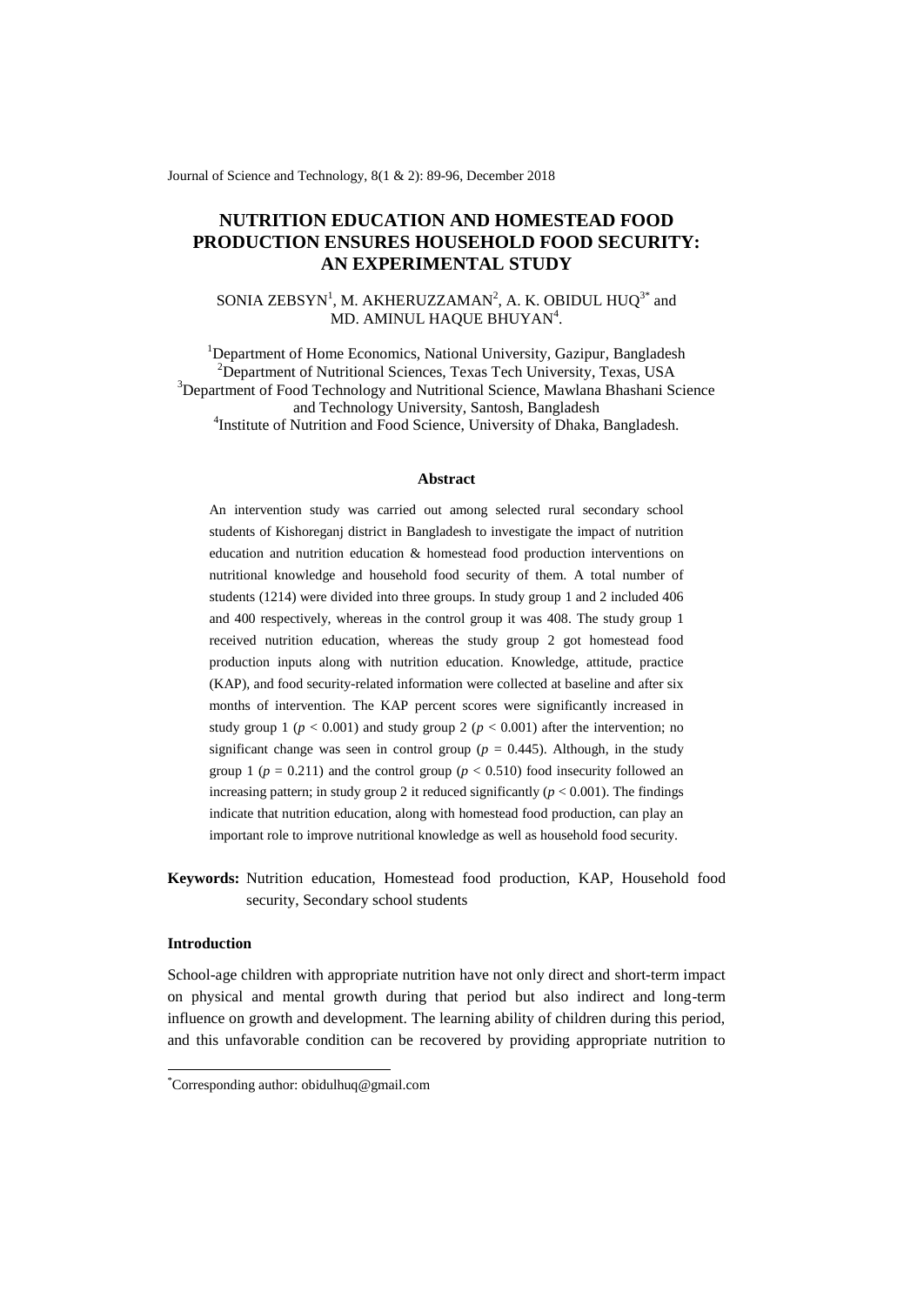school-age children (Lee, 2004). Moreover, the universal reasons for low school enrolment, high absenteeism, quick dropout, and unacceptable classroom enactment is health problems due to miserable nutritional status in school-age children (IIPS, 2007). Indeed, healthy food choices improve a child's wellbeing and ability to learn and normally play (Keia-Etherton, 2004). School-age children do not have sufficient knowledge regarding their health and nutrition and most often are unaware about the importance of health, therefore select foods based on fondness and taste without judging the consequences of exaggerating unbalanced diets (Chung *et al.,* 2004). Nutrition education is widely used for a range of population groups as a medium to deliver healthy diet and nutrition information.

At the household level, food security refers to the ability of the household to secure, either from its production or through purchases, adequate food for meeting the dietary needs of its members (Hasan and Sultana, 2011). One of the main reason of high global food prices is the number of hungry people in the world increased by 50 million people in 2008 (FAO, 2008). Many households have been enforced to accept detrimental coping strategies for survival, which have a long-term negative effect on nutrition, health, and food security (Klotz *et al.,* 2008). Therefore, to improve household food security, homestead food production would be a good means, which in turn plays an important role in diet diversification. Diet diversification is arguably the most sustainable and affordable strategy to improve nutrition for the community population–particularly the poor (Talukdar *et al.,* 2001).

No intervention study was found where both nutrition education and homestead food production inputs were provided to the school students in Bangladesh yet. An effort was made to see the possessions of nutrition education and nutrition education & homestead food production interventions on nutritional knowledge and household food security of selected rural secondary school students.

## **Materials and Methods**

#### *Study Design*

A total number of 1214 students were selected from six secondary schools at Kishoreganj district in Bangladesh. Data were collected from August 2014 to May 2015. Two groups of school students were selected for the intervention with nutrition education (group-1) and nutrition education with inputs of homestead food production (group-2). They were monitored regularly up to six months along with a control group. Each group consisted of participants of two schools out of six schools.

### *Collection of Data*

*Knowledge, Attitude, and Practices (KAP) Related Information :* For adjudging the existing level containing a list of questions on food belief, fads, and fallacies, as well as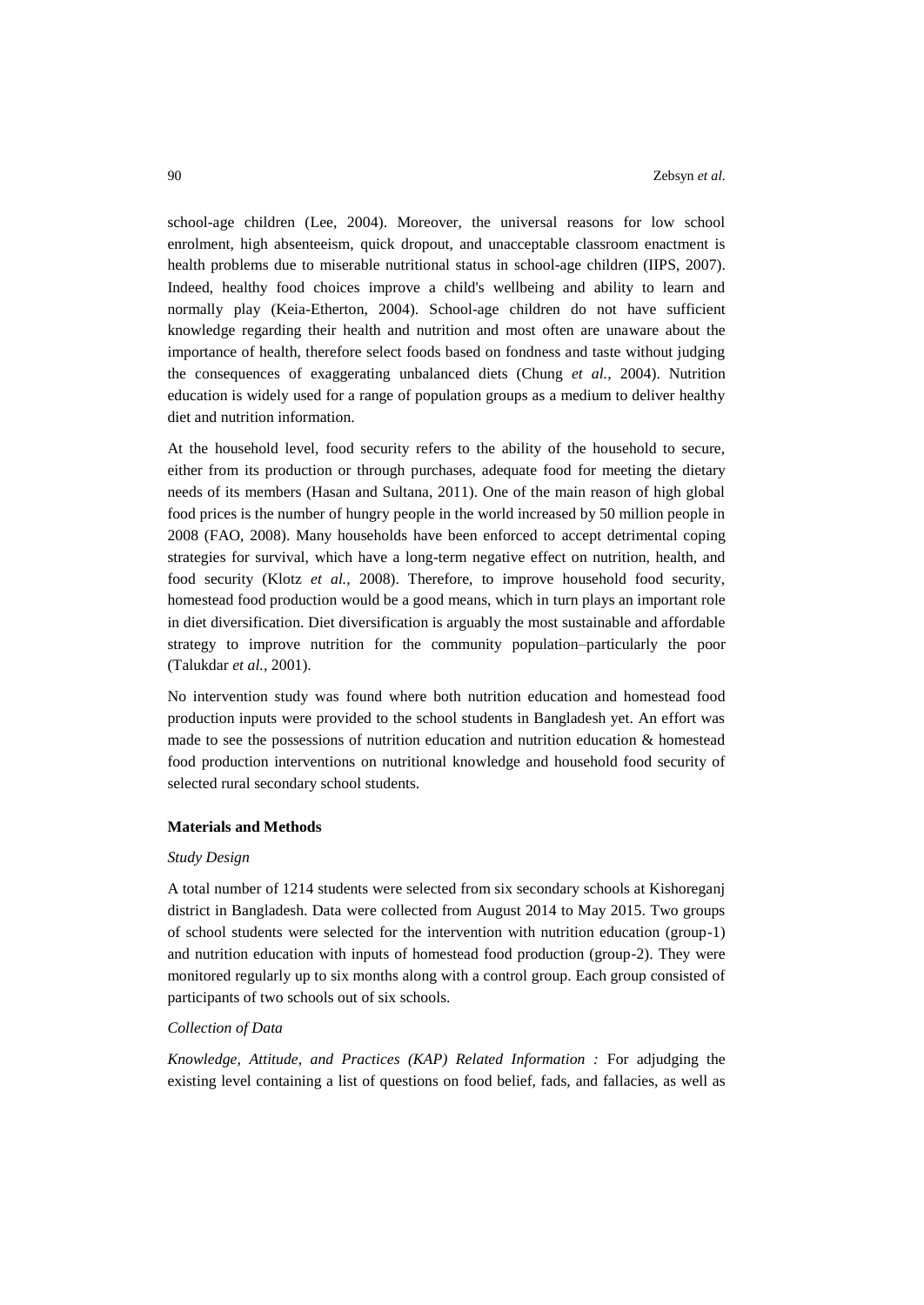constituent of a balanced diet, functions of food, food hygiene, and sanitation, etc., were procured through direct interview. For evaluating the level of nutritional knowledge 1 score was awarded for the right, 0 for wrong and 0.5 for a partially correct answer for each question.

**Table 1.** Suggested levels indicating the need for a nutrition education intervention (Marias and Glasauer, 2014).

| Nutrition education strategy                | Percentage of "Correct answers" in the<br>survey population |
|---------------------------------------------|-------------------------------------------------------------|
| Nutrition education strategy is urgent      | $\leq 70$                                                   |
| Nutrition education should be considered    | $71 - 89$                                                   |
| Nutrition education is difficult to justify | > 90                                                        |

### *Measure of Food Insecurity*

A recall period of four weeks (30 days) were asked with the Household Food Insecurity Access Scale (HFIAS) questions. The respondent was first asked an occurrence question whether the condition in the question happened at all in the past four weeks (yes or no). If the respondent answered "yes" a frequency-of-occurrence question was asked to conclude whether the situation occurred in frequently (once or twice), sometimes (three to ten times) or often (more than ten times) in the past four weeks. Where the answer to the corresponding occurrence question was "no" then the code was "O". When the answer was 'rarely' 'sometimes' or 'often' the code was '1', '2' and '3' respectively. By summing up the codes for each frequency-of-occurrence question, an HFIAS score variable was calculated. The high score indicates the more food insecurity the household experienced and vice versa (Coates *et al.,* 2007).

|     | <b>Session Title</b>                                      | <b>Nutrition Education Materials</b>        |
|-----|-----------------------------------------------------------|---------------------------------------------|
| 1.  | Definition of food and its general function in the body   | <b>Booklets</b>                             |
| 2.  | Easily available common nutritious foods                  | Posters & booklets                          |
| 3.  | Basic food groups                                         | Practical food demonstration                |
| 4.  | Balanced diet                                             | Practical food demonstration                |
| 5.  | Malnutrition-related diseases and their preventive foods  | Posters and practical food<br>demonstration |
| 6.  | Extra need for adolescents                                | Posters & leaflets                          |
| 7.  | Iodized salt (importance $&$ testing)                     | <b>Posters</b>                              |
| 8.  | Personal hygiene & sanitation                             | Booklets & leaflets                         |
| 9.  | Homestead food production                                 | <b>Posters</b>                              |
| 10. | Safe food                                                 | Booklets & leaflets                         |
|     | 11. Rememberable information's on nutrition               | <b>Posters</b>                              |
|     | 12. Review (the materials presented in the past sessions) | A question-answer session                   |
|     | were recounted and summarized)                            |                                             |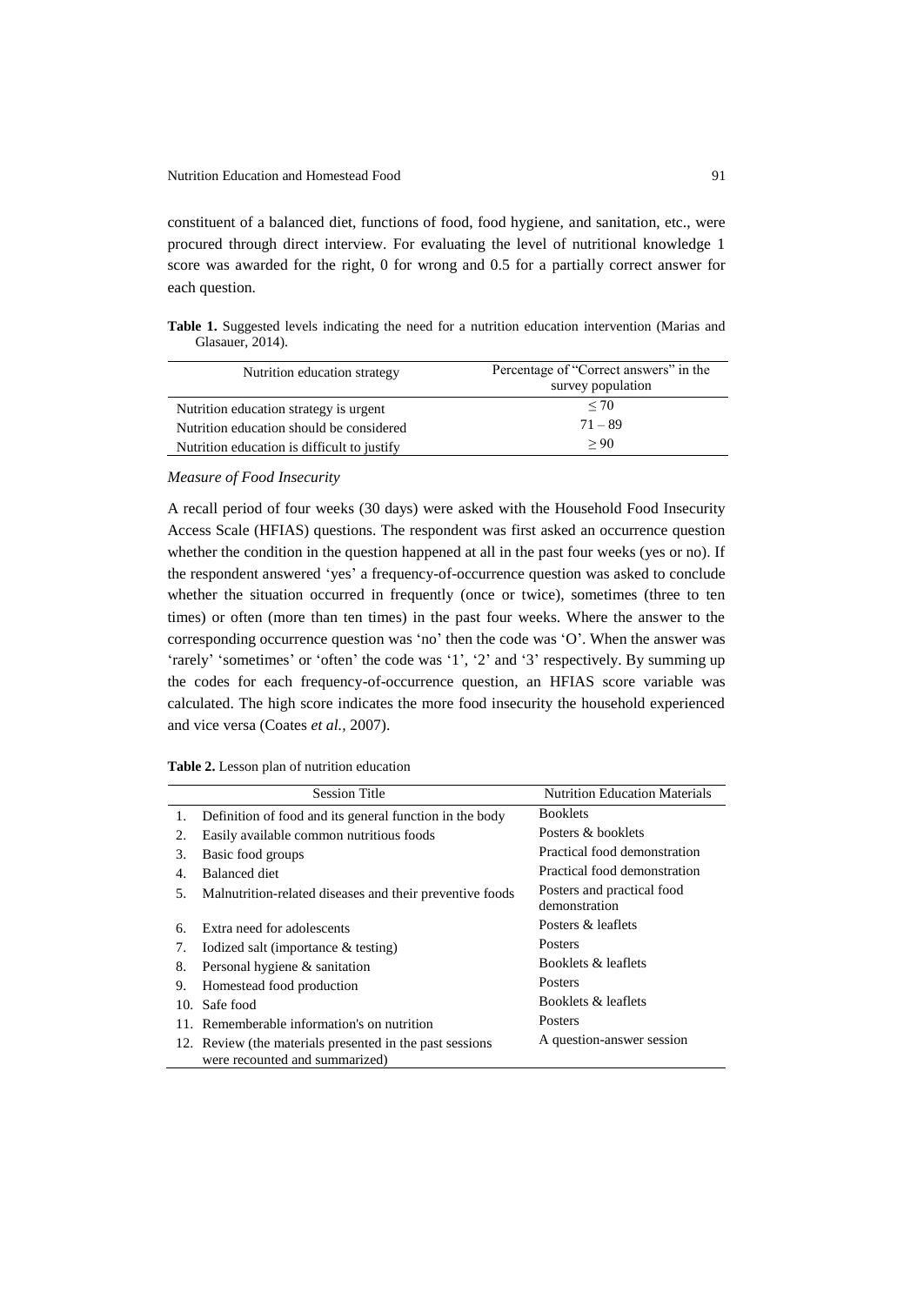### *Contents and Procedure of Nutrition Education*

Nutrition education based lesson plan was designed to determine the educational content of each session. The main aim of this lesson plan was to deliver practical and systematic nutrition education to improve the overall educational quality. In the intervention groups, students received twelve 45-minutes sessions during six months. Around 50 students (25 boys and 25 girls) were in each group.

To implement the HFP program, families of study group 2 received some selected inputs (seeds, seedlings, fertilizer, chicks, and fry) along with nutrition messages.

| Inputs                            | Sample given                                                                                                                              |  |
|-----------------------------------|-------------------------------------------------------------------------------------------------------------------------------------------|--|
| Seeds                             | Lalshak (Red Spinach), Puishak (Spinach), Mistikumra (Pumpkin), Dheros<br>(Okra), Begun (Brinjal), Lau (Guard)<br>$(1+1+1+1+1=6$ Packets) |  |
| Seedlings<br>Fertilizer<br>Chicks | Peyara (Guava), Papaya $(1+1=2)$<br>Organic fertilizer (2 packets)<br>One to one and half months old chicks (2)                           |  |
| Fry                               | carp (Ctenopharyngodon idella), Gonia (Labeogonius),<br>Carfu<br>Grass<br>(Cyprinus carpio) = $(50 + 50 + 50 = 150$ Fry)                  |  |

**Table 3.** Inputs Given for Homestead Food Production (HFP)

#### *Follow up History*

After the collection of baseline data and HFP input giving, the participants of study group 2 were followed up by visiting households of them fortnightly for 6 months. During the follow-up period, the parents of the participants were asked about the effectiveness of homestead food production inputs, whether their children ate those or not, and whether they earned some money from those.

### *Statistical Analyses*

All of the statistical analyses and all other data processing were done by using IBM SPSS 20 version windows program. Comparative analysis of data was done by paired *t*-test. In all statistical tests,  $p$  values of  $< 0.05$  were considered significant.

## **Results and Discussion**

The knowledge, attitude, and practice score were compared among the three groups over the study period. The KAP percent score was significantly increased in the study group 1 and study group 2 after the intervention, although no significant change was seen in the control group ( $p = 0.445$ ) (Fig. 1).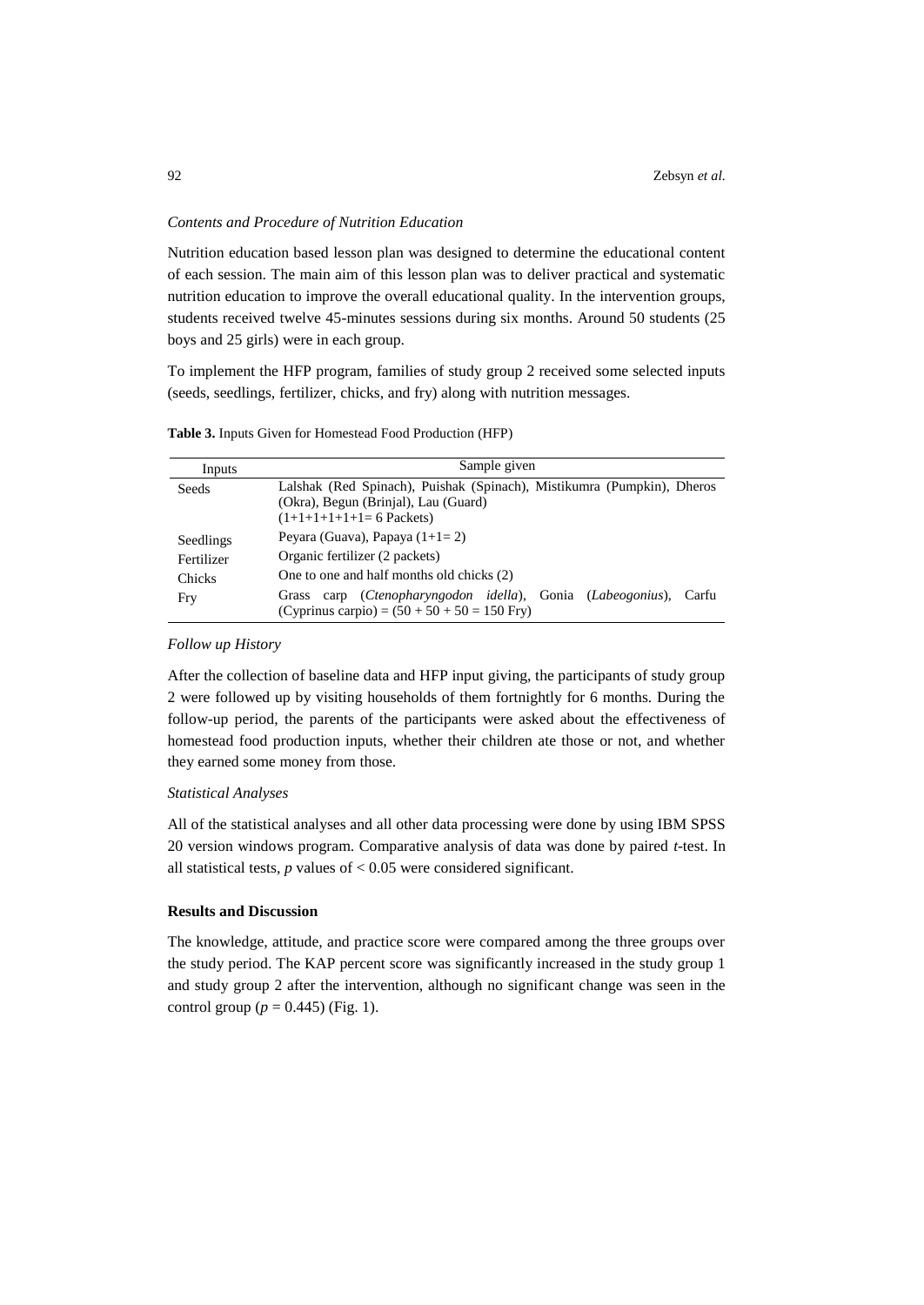



**108**

Fig. 1. Knowledge attitude practice (KAP) percent score changes across the groups



**0 4**

Urgent for NE Should be considered for NE Not Needed or Difficult to



**Fig. 3.** Knowledge attitude practice (KAP) category changes across the study group 2

Several studies demonstrated a significant increase in the score of nutritional knowledge after imparting nutrition education for the treatment group compared to the control group (Lytle, 1994 and Raby Powers *et al.,* 2005). Fig. 2, 3, and 4 show the KAP category changes in three groups across the study. Although in the baseline 294 and 318 participants were categorized as urgent for nutrition education, this number reduced to 0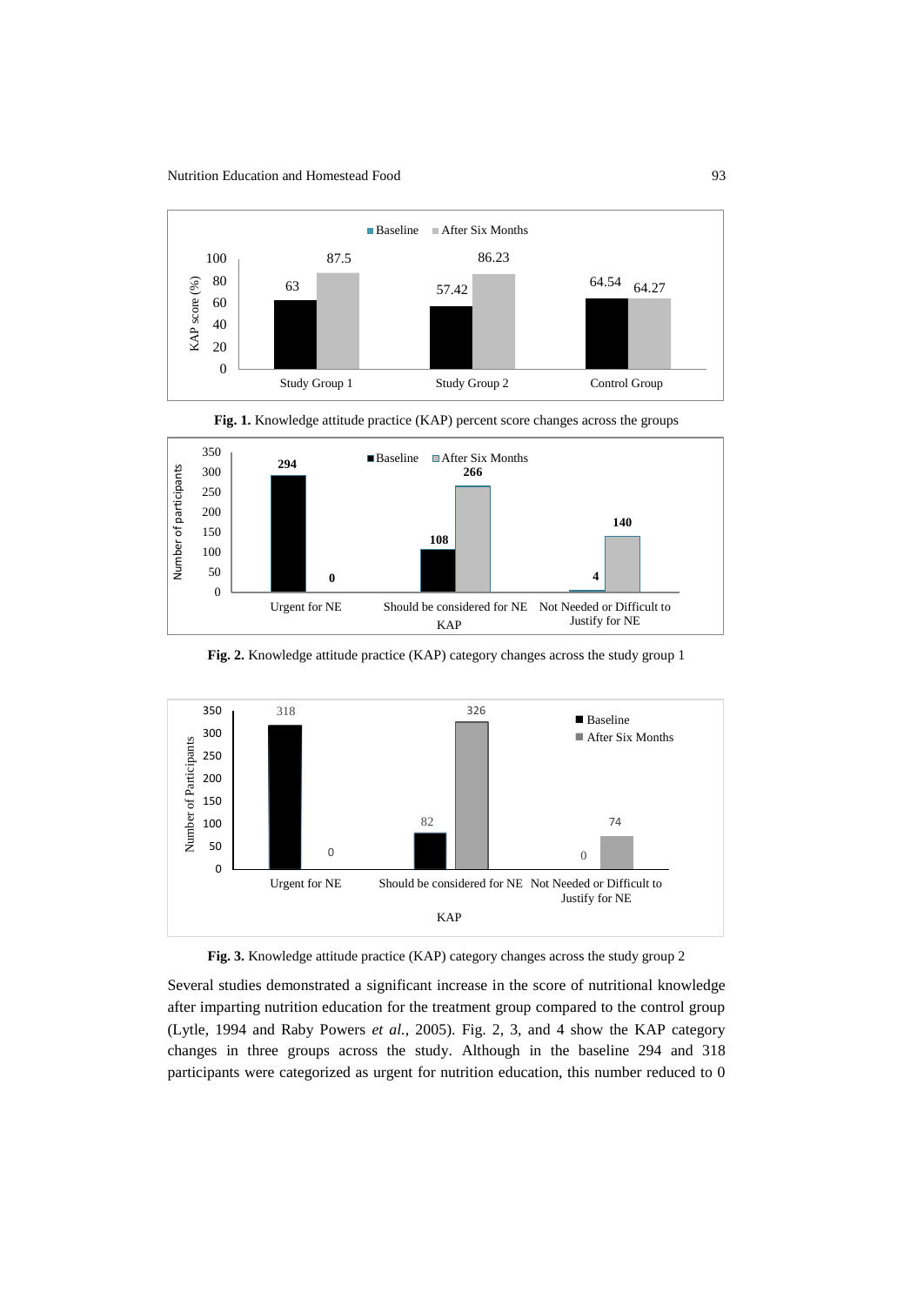and 0 after the intervention, whereas the number for other categories "should be considered" and "not needed" for nutrition education increased dramatically in study group 1 and 2 respectively. There were no changes in the number of participants in different categories of KAP at the end of the study in the control group after six months.



**Fig. 4.** Knowledge attitude practice (KAP) category changes across the control group

Food security status was estimated according to the Household Food Insecurity Access Scale (HFIAS). The percent of the participants from food secured and food-insecure household did not remarkably change in study group 1 from baseline to the end of the study (Fig. 5) and control group (Fig. 7). After 6 months of intervention, the percent of participants from severe food insecure access household reduced from 37.6 to 26 in study group 2 (Fig. 6).



**Fig. 5.** HFIAS category changes in the study group 1 across the study



**Fig. 6.** HFIAS category changes in the study group 2 across the study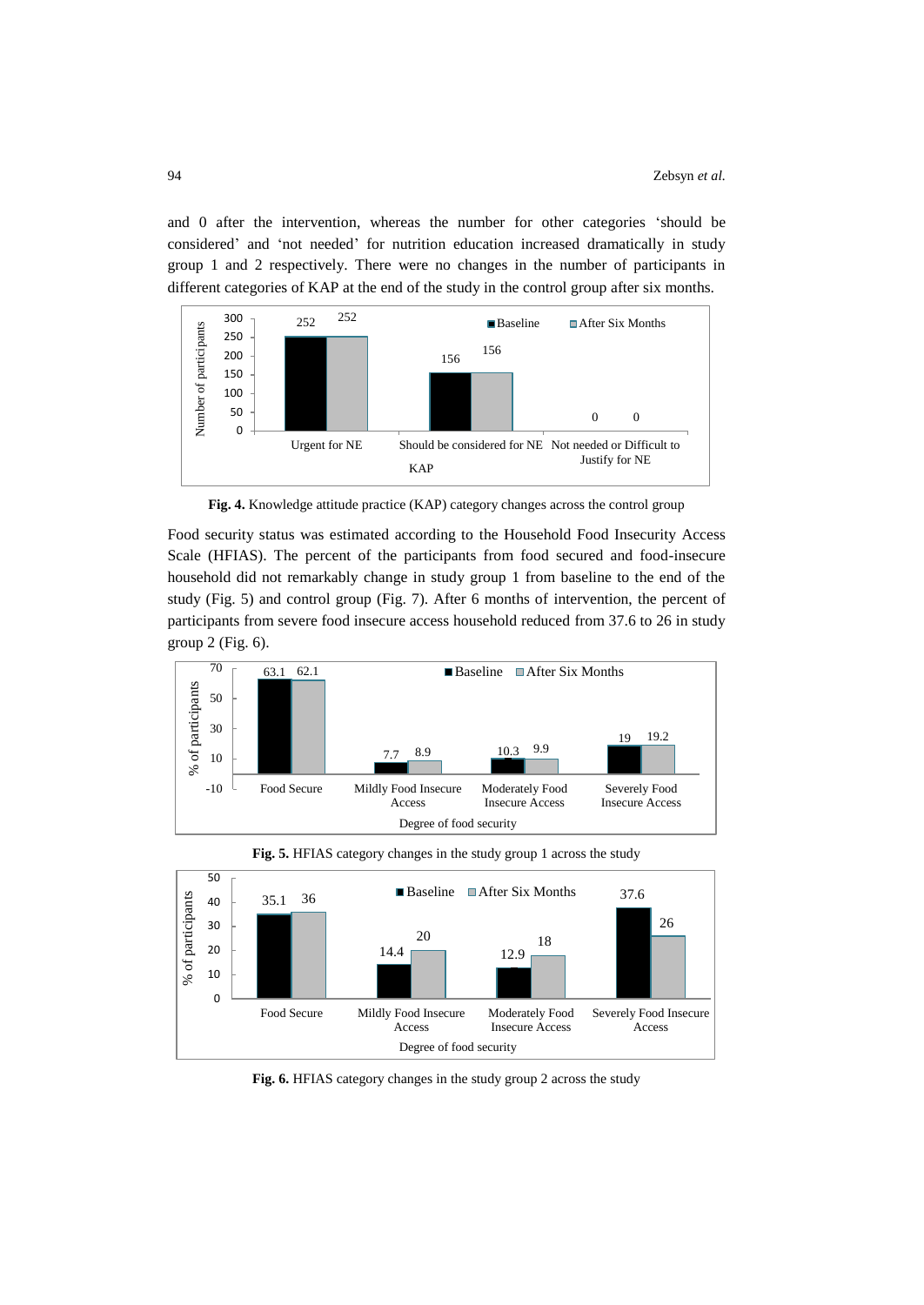

**Fig. 7.** HFIAS category changes in the control group across the study

Fig. 8 shows the mean HFIAS score for different groups in the baseline and after the intervention. Less score indicates less food insecurity in a household. Although, in the study group 1 ( $p = 0.211$ ) and the control ( $p < 0.510$ ) food insecurity followed an increasing pattern; in study group 2 it reduced significantly  $(p < 0.001)$ . Improvement in household food security through homestead gardening was found by (Talukdar *et al.,* 2008) in another study.



**Fig. 8.** HFIAS score changes in different groups across the study

## **Conclusion**

The knowledge, attitude, and practices (KAP) study between group 1 and study group 2 were more significant compared to the control group after the intervention period. Food security followed an increasing Patten in the study group1 and the control group. Nutrition education program for school age children is requisite not only to get correct nutritional knowledge but also to improve positive dietary behavior. It can be concluded that nutrition education and homestead food production program can be a sustainable means to improve household food security.